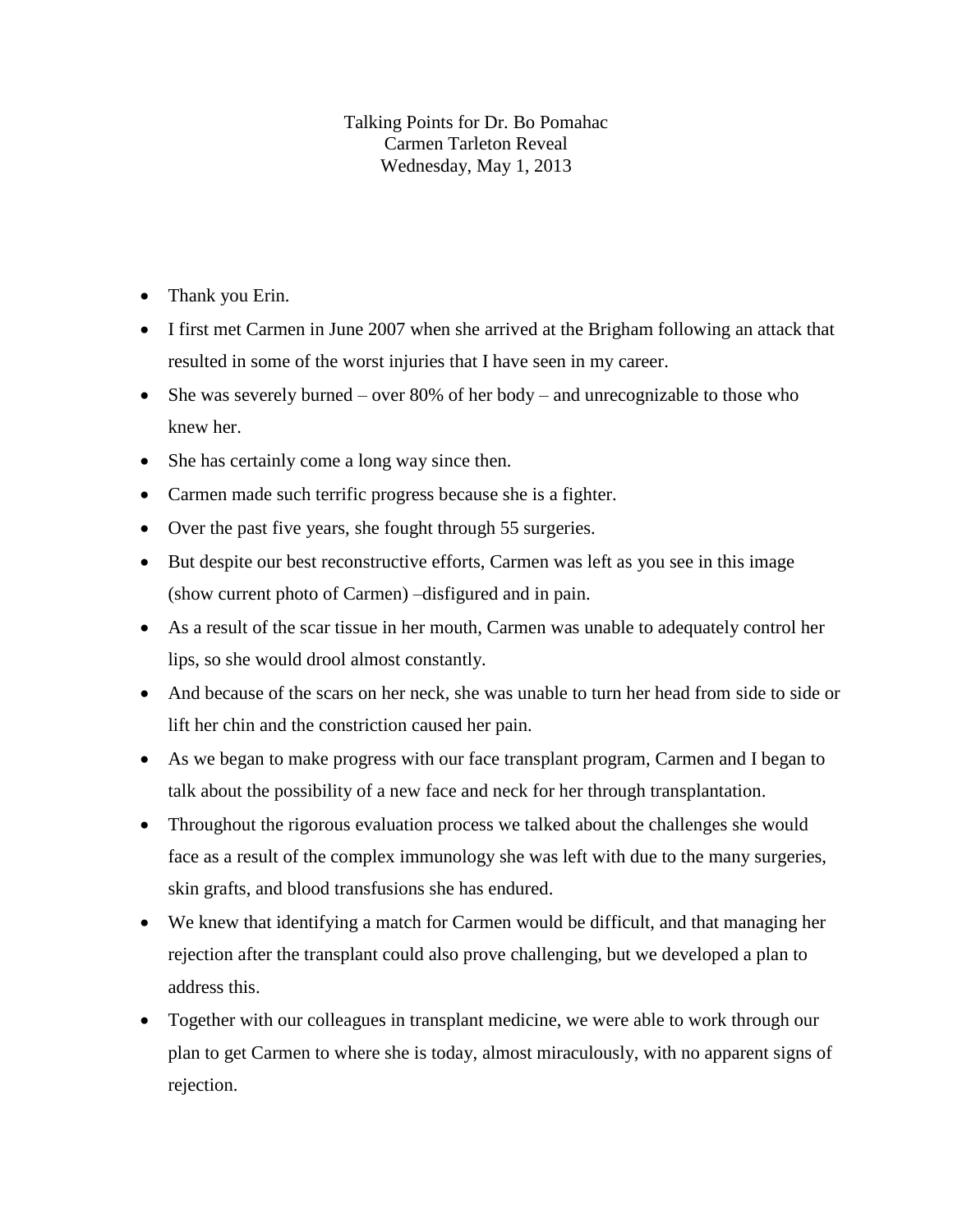- I believe I can safely say that Carmen is the most immunologically complex patient that has ever received a composite tissue transfer – meaning a face or hand transplant.
- This case is the first of its kind in that Carmen already had an active immune response against the donor tissue.
- Just as we explored and defined the surgical technique for face transplantation, in this case, we have pioneered a new frontier in what is immunologically possible.
- Today, about two months post-transplant, Carmen's results are excellent.
- For those of you who are familiar with our prior 4 face transplant cases, you can see that Carmen's transplant covers more surface area than the other cases as it incorporates the neck tissue was well.
- This has allowed more mobility for Carmen as she is now able to turn her head from side to side and the pain in her neck has been relieved.
- She is beginning to regain control of her lips to address the drooling that she experienced before.
- And, of course I am biased, but I think she looks great.
- Carmen continues to meet regularly with the medical team, including physical and occupational therapists, to ensure she is healing and recovering appropriately.
- As with other transplant recipients, Carmen will remain on anti-rejection medication for the rest of her life
- And she will likely undergo some additional follow up surgical procedures.
- Over the next 3-6 months, Carmen can expect to gain more control over the muscles in her face.
- In the next 6 months  $-1$  year, sensation will begin to return to her face. We know from previous patients that once this sensation begins to return, it goes on to improve for years.
- I want to thank the donor's family, and Miranda for speaking on their behalf. Your families selflessness has given Carmen her life back.
- I must also thank our partners the New England Organ Bank and the Department of Defense - for their continued support in our program.
- We could not do what we do without you!